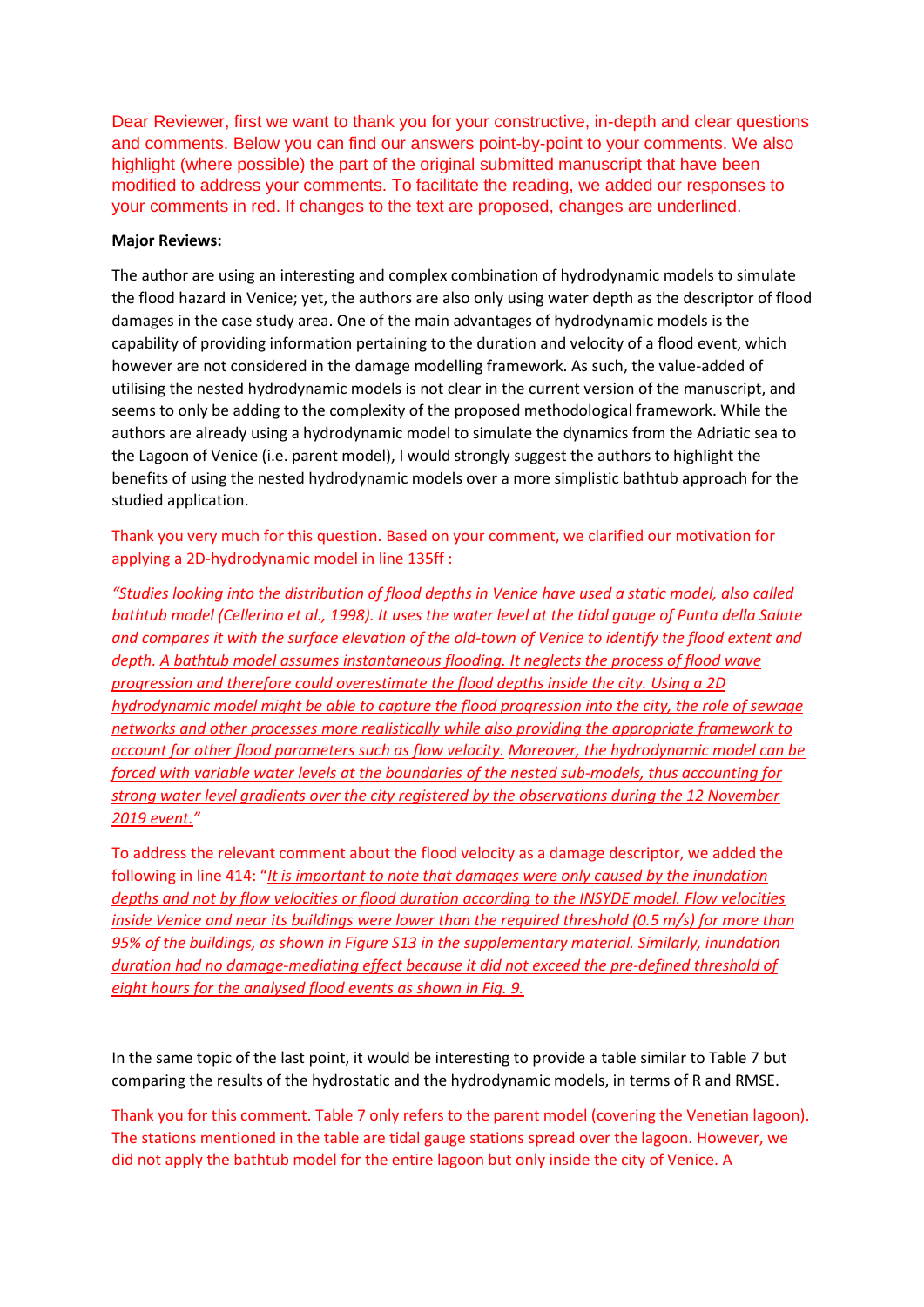comparison of flood depth-estimates derived from the bathtub model and from the nested hydrodynamic model is shown in Figure 6a.

As Figure 6a shows an underestimation flood depth bias by the d3dfm model with respect to the bathtub approach, It would be interesting to include also the damage results from the bathtub flood model, if possible, so to provide a meta-model comparison. The same rational is valid for Tables 9 and 10.

We thank the reviewer for this suggestion. We added the information to the respective tables and also added some additional textual analysis along with them.

|                          |                 | <b>INSYDE</b> | claims |      |
|--------------------------|-----------------|---------------|--------|------|
|                          |                 | d3dfm         | btb    |      |
|                          | risk averse IPS | 12.9          | 13.1   |      |
| sub-set of<br>structures | medium IPS      | 42.0          | 47.5   | 25.7 |
|                          | risk taking IPS | 63.1          | 65.8   |      |
|                          | risk averse IPS | 52.3          | 53.8   |      |
| structures<br>듾          | medium IPS      | 166.3         | 193.1  | 56.2 |
|                          | risk taking IPS | 253.6         | 269.9  |      |

Table 8. Comparison of damage claims and estimates based on hydrodynamic (d3dfm) and bathtub (btb) flood depth estimates [EUR million]

New text added in line 312: *"It can also be seen that in line with the lower level of flood depth estimations by the hydrodynamic model, damage estimates based on the bathtub calculations are generally larger. The difference increases with decreasing level of individual protection."*

Table 9. Performance indicators of damage estimates based on hydrodynamic (d3dfm) and bathtub (btb) flood depth estimates for structures with immediate response claims

|       |                   | risk averse | expected   | risk taking |
|-------|-------------------|-------------|------------|-------------|
|       |                   | <b>IPS</b>  | <b>IPS</b> | <b>IPS</b>  |
| d3dfm | R [-]             | 0.22        | 0.26       | 0.26        |
|       | <b>RMSE [EUR]</b> | 19,382      | 22,158     | 29,332      |
|       | <b>RE</b> [%]     | 308.9       | 87.8       | 55.5        |
| ЪЪ    | $R$ [-]           | 0.22        | 0.25       | 0.26        |
|       | <b>RMSE [EUR]</b> | 19.384      | 23,298     | 30,122      |
|       | $RE[\%]$          | 304.9       | 71.5       | 51.8        |

New text added in line 317: "*Both indicators suggest that the damage claims might be slightly better estimated for damages computed based on bathtub flood estimates. Furthermore, claims might be slightly better estimated based on an expected IPS or risk taking IPS for most buildings."*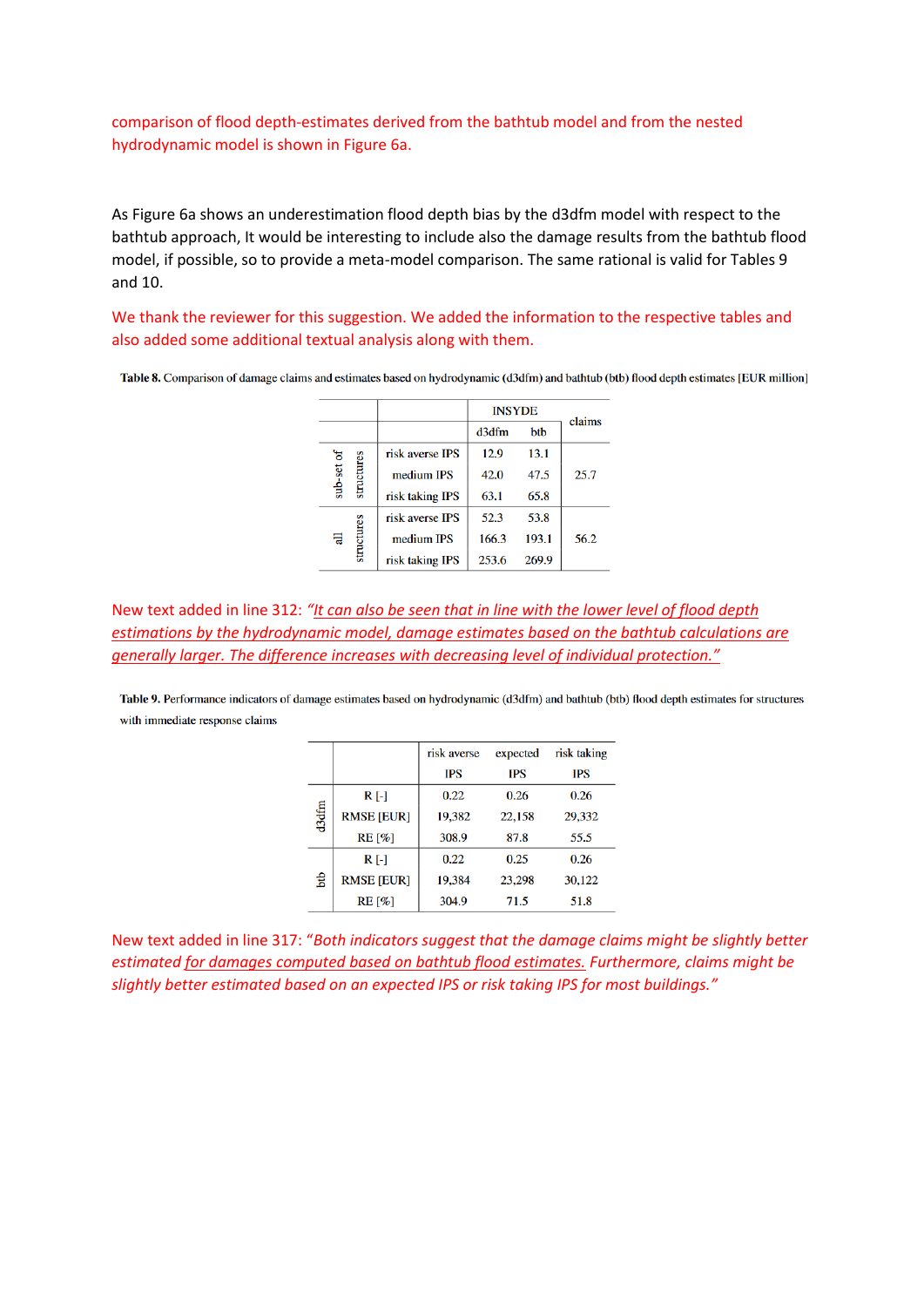|                     |       |             | d3dfm      |             |             | <b>bathtub</b> |             |
|---------------------|-------|-------------|------------|-------------|-------------|----------------|-------------|
| scenario            | peak  | risk averse | expected   | risk taking | risk averse | expected       | risk taking |
|                     | level | <b>IPS</b>  | <b>IPS</b> | <b>IPS</b>  | <b>IPS</b>  | <b>IPS</b>     | IPS         |
| <b>SLR0-allopen</b> | 1.89  | 52.2        | 166.3      | 253.6       | 53.8        | 193.1          | 269.9       |
| SLR0-lidoopen       | 1.56  | 37.1        | 95.0       | 132.0       | 39.7        | 119.7          | 156.9       |
| SLR0-allclosed      | 0.82  | 0.0         | 0.0        | 0.1         | 0.0         | 0.0            | 0.1         |
| SLR1-lidoopen       | 1.62  | 42.6        | 129.4      | 166.7       | 46.8        | 165.3          | 201.1       |
| SLR1-allclosed      | 0.87  | 0.0         | 0.0        | 0.2         | 0.0         | 0.0            | 0.2         |
| SLR2-lidoopen       | 2.10  | 179.7       | 289.6      | 309.4       | 196.3       | 300.8          | 320.0       |
| SLR2-allclosed      | 0.81  | 0.0         | 0.0        | 0.1         | 0.0         | 0.0            | 0.1         |

Table 10. Flood peak level at Punta della Salute [m ZMPS] and damage estimates [EUR million] for different scenarios

During recent MOSE activations, the Malamocco inlet was left open, while both Lido and Chioggia were closed, as this is the main inlet for commercial and industrial ships. While the scenario "lidoopen" is certainly very interesting and capable of providing much appreciated information to decision-makers and to the general public, it would be also interesting to consider, if possible, a more plausible and realistic scenario were the Malamocco inlet only is left open.

We thank the reviewer for this suggestion. We indeed considered to investigate a larger set of alternative closing scenarios, but due to time constraints we limited ourselves to two closure states. With the paper we wanted to focus on possible, critical scenarios (unintentional non-closure of one of the barrier gates) rather than most likely scenarios (open closure for shipping purposes). In a preliminary a-priori assessment we identified the Lido inlet as the possible critical one given its proximity to the old-town and the larger cross-section compared to the other two inlets. This choice is in line with previous works using the same line of argumentation (Umgiesser, 2020) or providing evidence that partial closure of the MOSE barrier (closing Lido & Chioggia inlet) can have a relevant water level managing effect (Cavallaro et al., 2017)

To be more explicit on the motivation of choice, we added a sentence in line 123: "*Regarding the MOSE barrier, two closure states are considered: a fully functioning MOSE barrier ('allclosed') and a set-up where all inlets but the Lido inlet close ('lidoopen'). Previous works (Mooyaart & Jonkman, 2017; Vrancken et al., 2008), and experiences from practice in Venice (Colamussi, 1992; Umgiesser and Matticcio, 2006) have shown that there is a probability of (unintentional) non-closure of storm surge barriers resulting in possible, critical scenarios. In an a-priori assessment of the inlets with regards to their dimensions and proximity to the old-town of Venice, we identified that non-closure of the Lido inlet ('lidoopen') is likely the most critical partialclosure scenario. This choice in line with previous studies indicating the prominent importance of this inlet to manage water levels in Venice (Cavallaro et al., 2017; Umgiesser, 2020)."*

## The authors of this work agree that this framework could be further used to analyse alternative closure scenarios.

In line 142, the authors mention that the d3dfm model "allows to account for additional processes like wave action or 1D flow of the sewage system". From the manuscript's text, these are not taken into consideration. In the specific case of Venice, it could be relevant to consider the effects of the sewage and drainage system when modelling high tide floods, as during high tide events water may come directly from underneath the city instead of overflowing from the canals. The nonconsideration of such phenomena might lead to the underestimation of flooded areas, especially in a scenario such as Venice, where buildings are often attached to one another, leading to significant areas isolated from overland flow in the perspective of the hydrodynamic model. Indeed, this might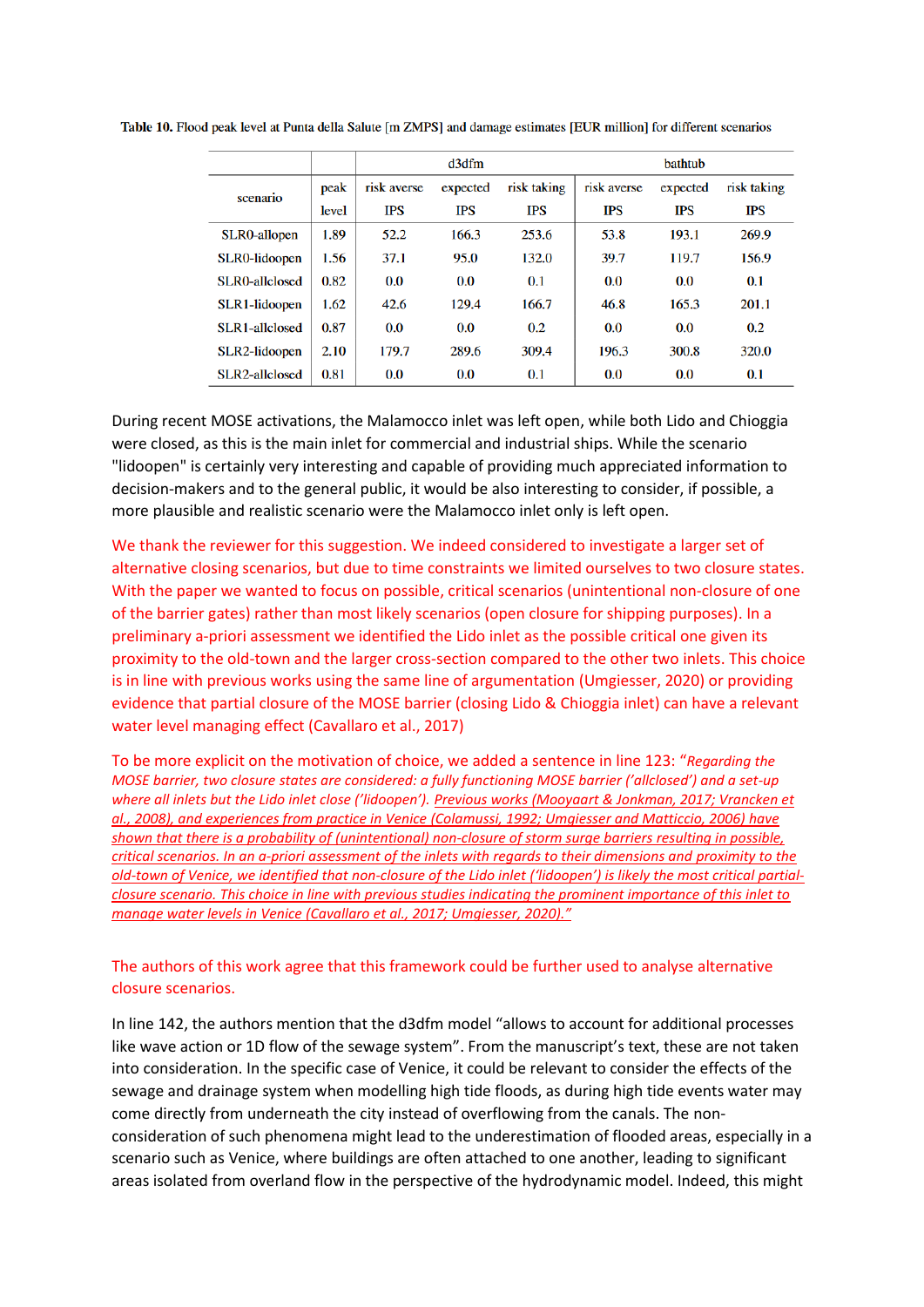be the case why Figure 6a shows that the hydrodynamic model underestimates flooding in the majority of cells with respect to the hydrostatic (bathtub) approach. Could the authors better explain why this option has not been included in the flood modelling framework?

We thank the reviewer for their relevant question. Indeed, we initially planned to account for alternative processes (including the sewage system). For clarification we added the following additional sentence starting in line 394: "*Those elements were not considered as no data on the 1Dnetwork of the sewage systems and the other processes were available in due time and resources to investigate these data in field trips were not available*."

It is not clear from the text if the seven nested sub-models exchange information among themselves as boundary conditions or just with the parent model? Please better explain the nested setup.

We thank the reviewer for spotting this unprecise formulation. We have modified the sentence in line 149 as follows: *"Water level time-series from the parent model simulation were extracted at 168 locations inside and around the old-town of Venice. Every nested model is enclosed by a sub-set of these locations. Consequently, for every nested model, the water level time-series of the enclosing locations were used as the boundary inputs driving the hydrodynamic simulation. As such, the submodels did not exchange information among each other but were run independently."*

Regarding the altimetry data that has been used in this study, has the correction to the ZMPS datum been done within the work developed in this manuscript or is it a data that has been obtained as already published from other sources? If the correction to the reference ZMPS level has been done as part of the work developed in this manuscript, please add a methodological description on how this has been performed (I suggest adding it in the supplementary material if possible).

## The correction to ZMPS datum has been done within this work. We added a new sub-section "Conversion of altimetry data" and add an explanatory schematisation:

| "Altimetry data were derived from various sources with varying                             | Altimetry old-town Venice      |  |             |
|--------------------------------------------------------------------------------------------|--------------------------------|--|-------------|
| reference datum as shown in Tab.2 of the main paper.                                       |                                |  |             |
| Conversion of the altimetry to the ZMPS datum were performed                               |                                |  | IGM42 datum |
| by adding or subtracting the absolute difference between the                               | $0.23$ m                       |  | ZMPS datum  |
| respective datum and ZMPS as conceptualised in Fig. X.                                     |                                |  |             |
| Accordingly, the bathymetry information of the Venetian lagoon                             | 0.40 <sub>m</sub>              |  | LAT         |
| and the canals within the old-town (both available in IGM42,                               |                                |  |             |
| where 0m IGM42 corresponds to $+$ 0.23 m ZMP) were corrected                               |                                |  |             |
| by subtracting 0.23cm from the original IGM42-referenced                                   |                                |  |             |
| altimetry data. The surface of the old-town of Venice (also                                |                                |  |             |
| provided in IGM42) was corrected by adding 0.23 cm given that                              |                                |  |             |
| the surface was generally located above the respective MSL.                                |                                |  |             |
| Altimetry information of the Adriatic shelf were provided with                             | Bottom profile Venetian lagoon |  |             |
| reference to the LAT datum which was assumed in this work to                               |                                |  |             |
| approximately correspond to -0.4m ZMPS. Consequently, bathymetry of the Adriatic shelf was |                                |  |             |
| corrected by adding +0.4 m."                                                               |                                |  |             |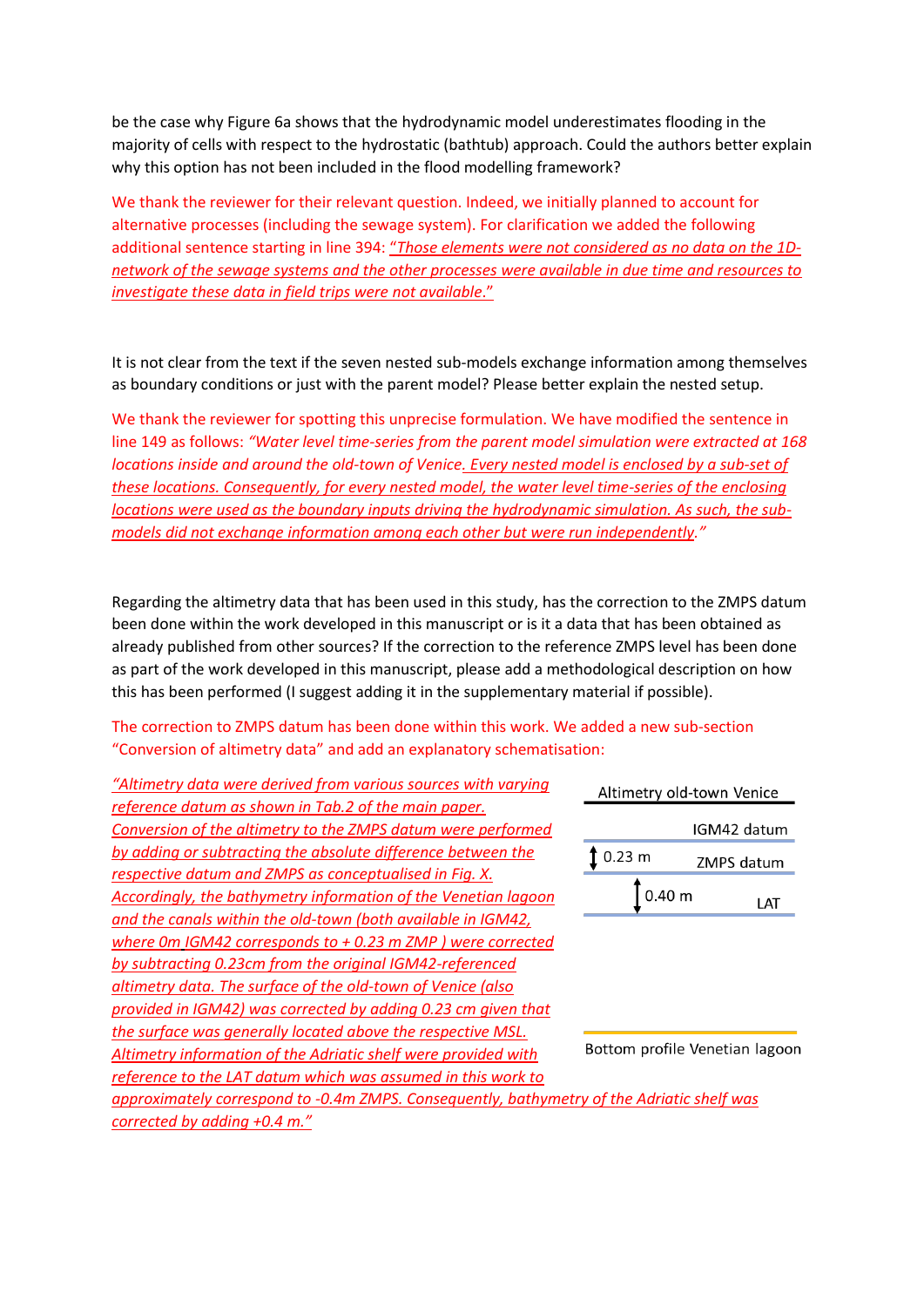The authors refer to "grid instabilities" in lines 298 and 299. Could the authors better explain what are those instabilities and how are they defined? Also, it is not clear if the whole Castello sub-model was affected or just part of it (14% of total, where total refers to the Castello sub-model or to Venice?). Please better explain.

We thank the reviewer for this in-depth question. When referring to "grid instabilities", we mean that during the model run to compute water level time-series in all grid elements, water levels start to increase locally to extreme levels. In the 'Castello' sub-model these instabilities were locally extreme (in the order of 10-20 meters (ZMPS)). At other locations, they only had a minor effect. According to the D3DFM-documentation, such instabilities can occur at dry cells that contain only a very limited amount of water. Also, from modelling experience it has been found that instabilities could occur if grid element resolution is varying strongly at a certain location, or altimetry information is changing too drastically.

Although many attempts were made to solve these instabilities (going even so far to re-create the entire sub-model 'Castello'), no reason/solution could be found. Finally, we decided to ignore the hydrodynamic results for sub-model 'Castello' and use the bathtub information instead. Consequently, for all 2,098 buildings located in sub-model 'Castello' (about 14% of all buildings in the old-town of Venice) flood depth estimates could only be derived using the bathtub model.

## **Minor Reviews:**

Some of the graphics are difficult to read due to their low quality and/or small font size (e.g. Figure 9).

Thank you for highlighting this, we have updated all the graphics to .eps and partially increased font sizes.

I might be wrong, but Figure 8 may be out of scale on the y-axis for the variable F2 (risk taking IPS).

Thank you very much for spotting this. Indeed, the figure was out of scale. The figure has been updated.

Figure 9a, as a suggestion to improve the readability of the figure, it would be interesting to add some indications on when MOSE is activated and deactivated.

Thank you for this comment. Since the figure is already rather complex, we decided to add an elaboration in the caption text instead. It was changed to: *"Flood depths for scenarios. a: Modelled flood peaks at Punta della Salute. MOSE barrier activation for the different scenarios was 12/11/19 18:40 (SLR0), 12/11/19 18:10 (SLR1) or 11/11/19 18:10 (SLR2) according to Tab. 4."* 

Line 2-3, sentence "limited scientific knowledge of flood hazard and flood damage modelling of the old-town of Venice is available to support decisions to mitigate existing and future flood risk."; I would suggest to rephrase the sentence, as flood hazard information is available, including publiclyavailable flood maps and walking paths covering the historical city centre of Venice for different flood quotas. Instead, information about flood risk is definitely much less available.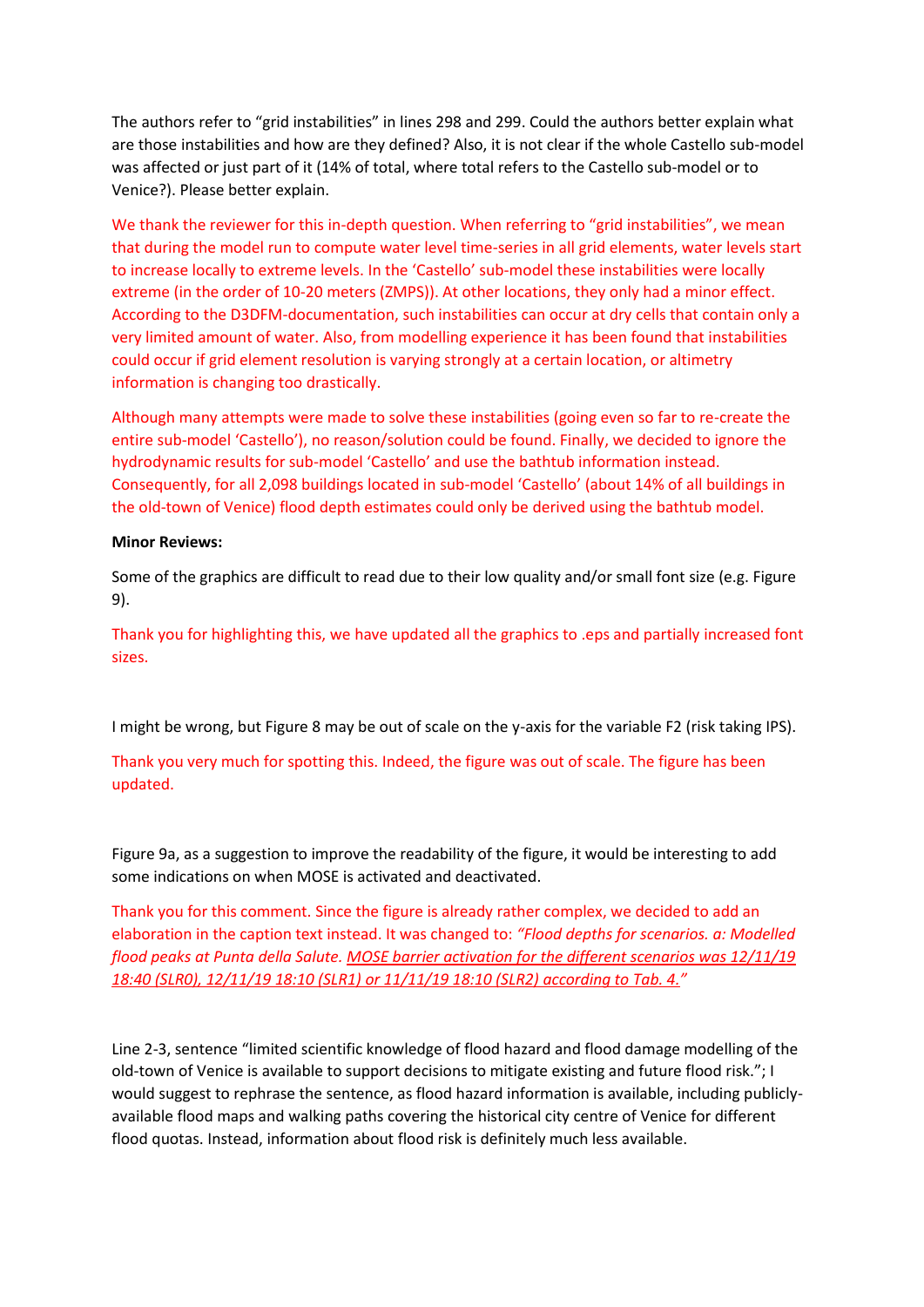Thank you for this comment. We rephrased line 2-3 to: *"Despite this existence-defining condition, limited scientific knowledge on flood risk of the old-town of Venice is available to support decisions to mitigate existing and future flood impacts."*

Some sentences are unclear and/or could be better structured (e.g. line 1, "Flooding has been a serious struggle to the old-town of Venice, its residents and cultural heritage and continues to be a challenge in the future."). Also, spelling is mixed between British and American styles (e.h. behaviour vs. behavior; analyse vs. analyze). An in-depth proof-reading of the manuscript is recommended.

Thank you for this comment. We reviewed the manuscript thoroughly and corrected spelling errors. We changed the sentence in line 1 to: *"Flooding causes serious impacts to the old-town of Venice, its residents and cultural heritage."*

Line 2 and line 51; is the term "existence-defining" correctly employed (particularly in the phrase of line 2)? Or should be "existence-defying"?

Thank you for this comment. We think that both terms are usable. The situation is existence-defining as a lot of daily life is affected (and partly limited) by flood risk. But it could also be interpreted as existence-defying because of the struggle caused by flooding that makes the old-town rather inhabitable. From our perspective, the narrative along the lines of existence-defining makes more sense, since people still choose to live there, even though limited knowledge is available on the (development) of flood risk.

Line 24; please correct the definition of exposure as, following the IPCC definition, it is not only related to human systems, but to the "inventory of elements in an area in which hazard events may occur". The next phrase on the manuscript highlights this, and the text should be consistent (i.e. "human health, environment, cultural heritage and economic activities").

Thank you for this comment. We reviewed the manuscript thoroughly and corrected spelling errors. The definition of exposure terminology has been adjusted in line 24 as follows: "*According to the IPCC, flood risk is defined as the combination of a specific hazardous flood event, elements (i.e. infrastructure, people, livelihoods, environment, and cultural, social and economic assets) which might be exposed to a hazard in a certain area, and the vulnerability of these elements, meaning predisposition to be adversely affected \citep{Field.2012}."*

Line49: The phrase "Additionally, intangible damages to cultural heritage sites and their meaning for the cultural identity of the region and nation can be expected (Wang, 2015)" is not very informative and could either be removed or extended with some examples of intangible damages to cultural heritage sites.

We extended the existing sentence in line 49 with a few examples which have been reported for the disastrous flood of 1966 in Florence as follows: *"Additionally, intangible damages to cultural heritage sites (e.g. loss of historic books or documents, damage to iconic paintings) and associated effects on the cultural identity of the region and nation can be expected \citep{Wang.2015, Arrighi.2018}."*